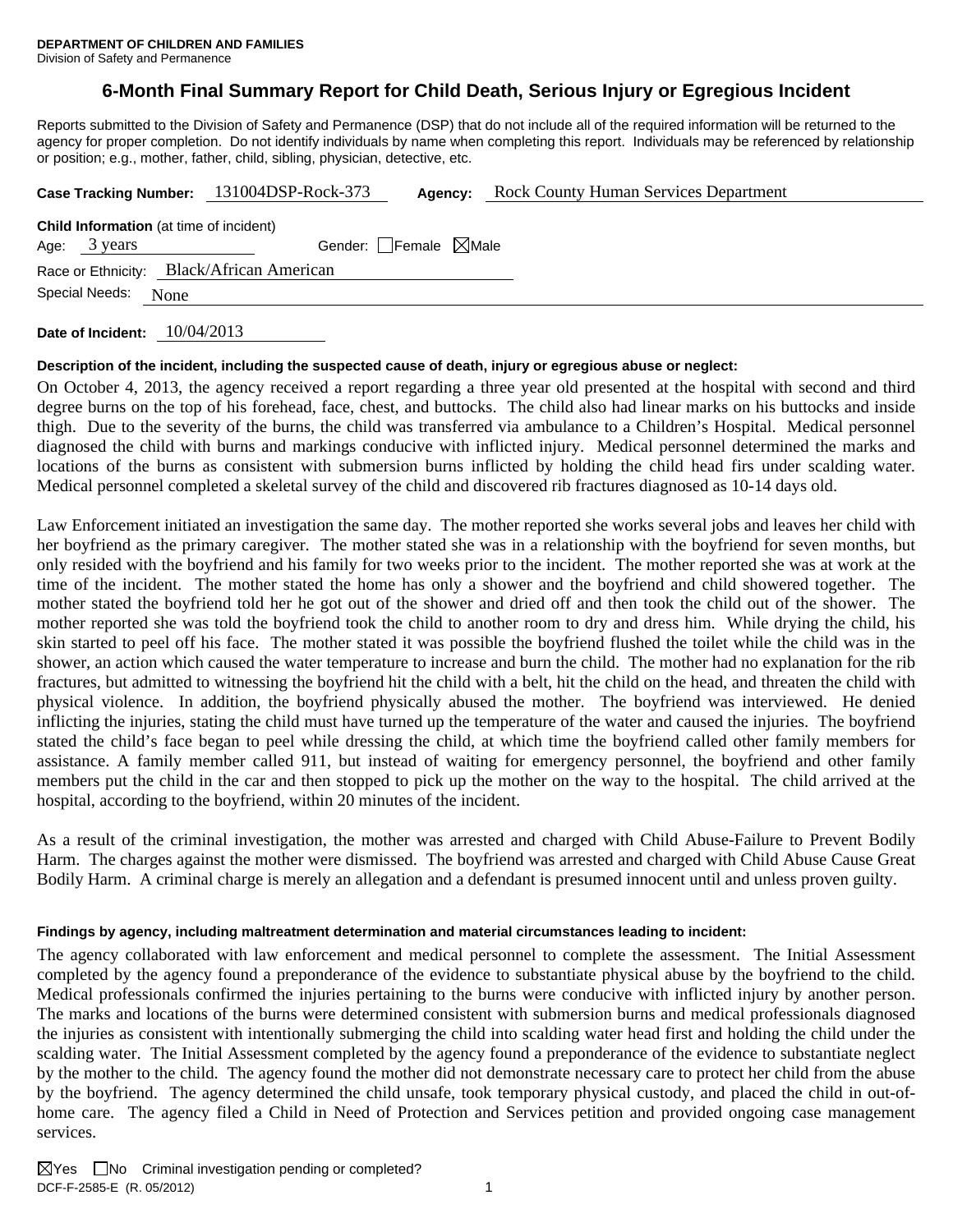$\boxtimes$  Yes  $\Box$  No Criminal charges filed? If yes, against whom? The mother and boyfriend.

#### **Child's residence at the time of incident:**  $\boxtimes$  In-home  $\Box$  Out-of-home care placement

Complete the appropriate following section (A. or B. based on the child's residence at the time of the incident).

#### **A. Children residing at home at the time of the incident:**

**Description of the child's family** (includes household members, noncustodial parent and other children that have visitation with the child and / or in the child's family home):

 At the time of the incident, the child resided with his mother, her boyfriend, the boyfriend's mother, and two other adults. The biological father of the child is deceased.

**Yes No Statement of Services:** Were services under ch. 48 or ch. 938 being provided to the child, any member of the child's family or alleged maltreater at the time of the incident, including any referrals received by the agency or reports being investigated at time of incident?

## **If "Yes", briefly describe the type of services, date(s) of last contact between agency and recipient(s) of those services, and the person(s) receiving those services:**

N/A

**Summary of all involvement in services as adults under ch. 48 or ch. 938 by child's parents or alleged maltreater in the previous five years:** (Does not include the current incident.) N/A

#### **Summary of actions taken by the agency under ch. 48, including any investigation of a report or referrals to services involving the child, any member of the child's family living in this household and the child's parents and alleged maltreater.** (Does not include the current incident.)

(Note: Screened out reports listed in this section may include only the date of the report, screening decision, and if a referral to services occurred at Access. Reports that do not constitute a reasonable suspicion of maltreatment or a reason to believe that the child is threatened with harm are not required to be screened in for an initial assessment, and no further action is required by the agency.)

On June 3, 2013, the agency screened-in a CPS report containing allegations of neglect and physical abuse to a two-yearold child. The report stated the child had bed bugs and was dirty and the home was "nasty and disgusting." The report stated that the child had asthma and was supposed to use a breathing machine. The CPS report stated that the child is frequently seen with scratches and bruises on his body. The CPS report was screened-in for response within 5 days. The Initial Assessment worker made two unannounced home visits in early June and early July with no contact and one scheduled home visit in mid-June after a phone call with the mother, which also resulted in no contact. The worker sent the mother counseling and parenting resources by mail, then closed the case with a finding of "Unable to Locate."

#### **Summary of any investigation involving the child, any member of the child's family and alleged maltreater conducted under ch. 48 or ch. 938 and any services provided to the child and child's family since the date of the incident:**

The agency collaborated with law enforcement and medical personnel to complete the assessment. The Initial Assessment completed by the agency found a preponderance of the evidence to substantiate physical abuse by the boyfriend to the child. Medical professionals confirmed the injuries pertaining to the burns were conducive with inflicted injury by another person. The marks and locations of the burns were determined consistent with submersion burns and medical professionals diagnosed the injuries as consistent with intentionally submerging the child into scalding water head first and holding the child under the scalding water. The Initial Assessment completed by the agency found a preponderance of the evidence to substantiate neglect by the mother to the child. The agency found the mother did not demonstrate necessary care to protect her child from the abuse by the boyfriend. The agency determined the child unsafe, took temporary physical custody, and placed the child in out-of-home care. The agency filed a Child in Need of Protection and Services petition and provided ongoing case management services.

#### **B. Children residing in out-of-home (OHC) placement at time of incident:**

#### **Description of the OHC placement and basis for decision to place child there:**  N/A

# **Description of all other persons residing in the OHC placement home:**

N/A

**Licensing history:** Including type of license, duration of license, summary of any violations by licensee or an employee of licensee that constitutes a substantial failure to protect and promote the welfare of the child. N/A